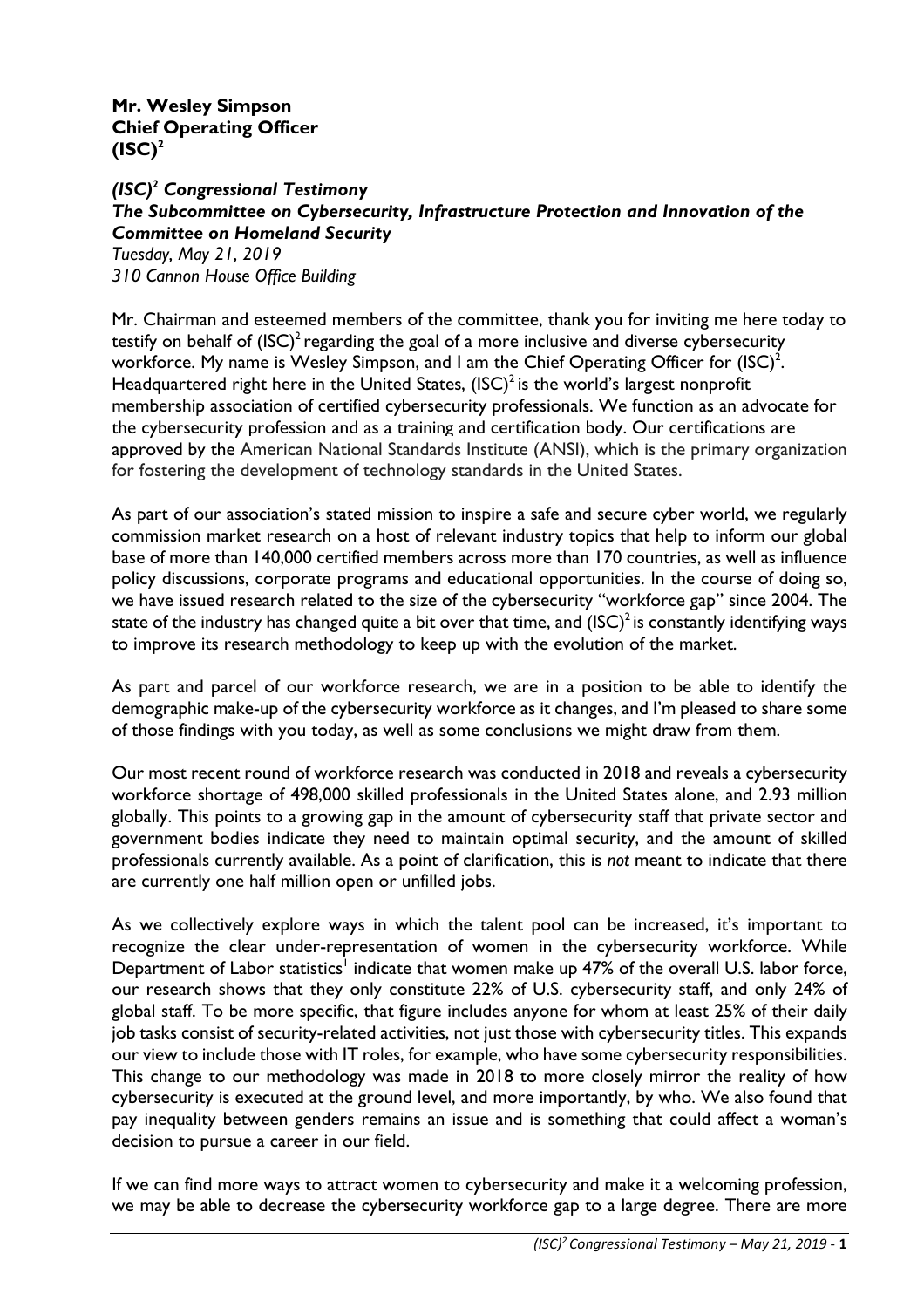findings specific to our "2019 Women in Cybersecurity Report" found in my written testimony, but I wanted to highlight the obvious under-representation as the key data point for discussion here today.

Another under-represented group identified through our research is ethnic and racial minorities. Our 2018 study titled, "Innovation Through Inclusion: The Multicultural Cybersecurity Workforce," showed that just 26% of the U.S. cybersecurity workforce identifies as non-Caucasian. While this compares favorably to Department of Labor statistics that show only 22% of the overall U.S. labor force is made up of minorities<sup>2</sup>, this is still a low ratio that could be improved by creating programs that specifically market the path to a cybersecurity career to a wider talent pool.

Furthermore, employment among cybersecurity professionals who identify as racial or ethnic minorities tends to be concentrated in non-management positions, with fewer occupying leadership roles, despite being highly educated. And here as well, our research showed that an inequity in pay exists. Despite higher levels of education, a cybersecurity professional of color earns less than their Caucasian counterparts on average.

Under-participation in cybersecurity by large segments of our potential workforce, be it women or minorities, represents a loss of opportunity for individuals and a loss of collective creativity in solving the problems we face in the field. Not only is this an issue of inequity, it is a threat to our global economic viability as a nation. The major opportunities as we see them are a stronger focus on equal pay for women and minorities in cybersecurity, more advancement and leadership opportunities for deserving professionals, formalized mentorship programs to help unearth untapped potential and hidden talents, and more programs that expose young women and minorities to technical skills earlier in their educational lives.

I thank you for your time today and look forward to answering any questions you may have to the best of my ability.

# **[End of Opening Oral Statement]**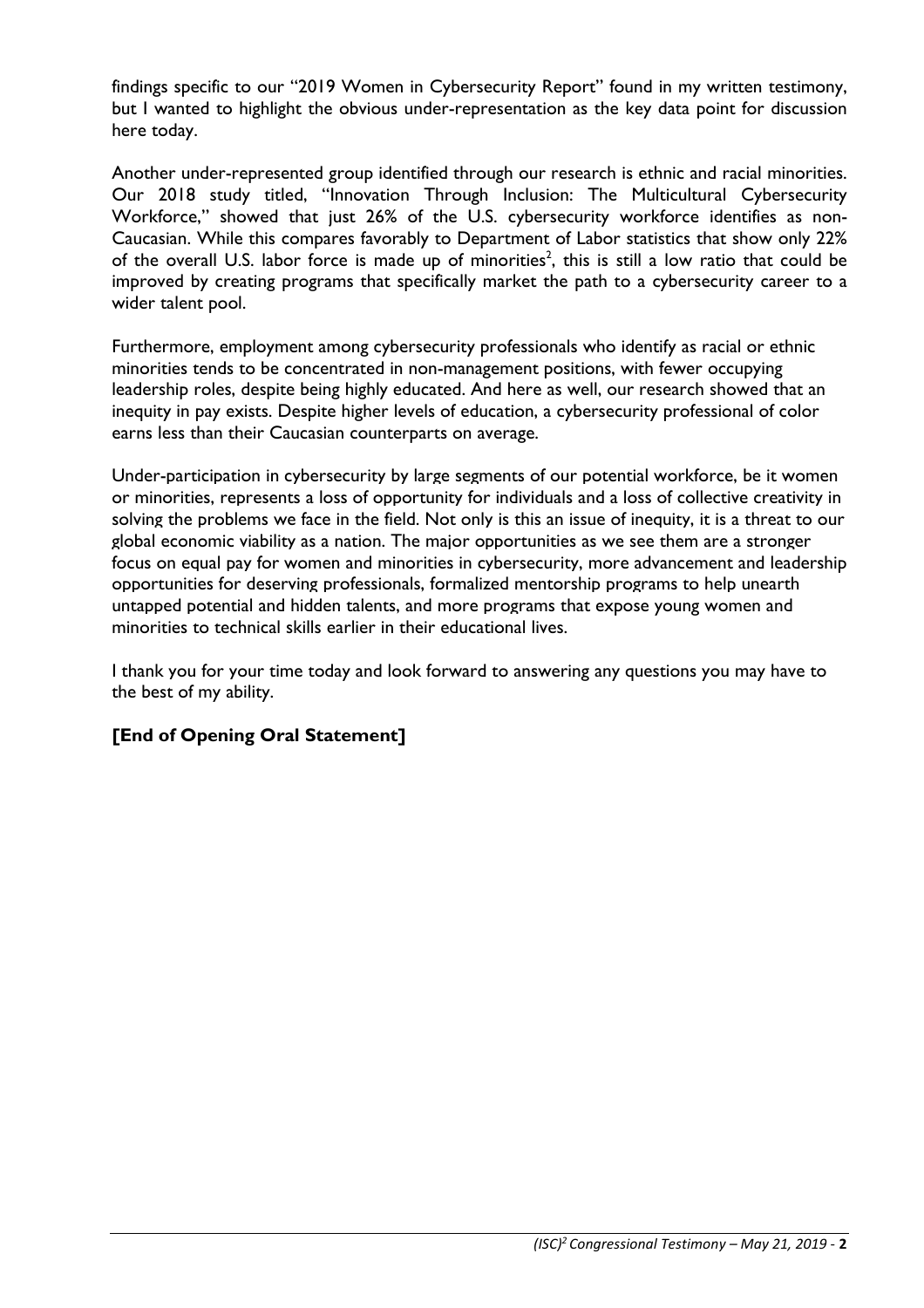Following are key data points from (ISC) $^2$ 's two most recent studies that touch on diversity. The first is the "Innovation Through Inclusion: The Multicultural Cybersecurity Workforce" study (submitted as Exhibit A) which was released in March 2018 (based on 2017 data from the  $(ISC)^2$ Global Information Security Workforce Study – submitted as Exhibit B). The second is the "2019 Women in Cybersecurity Report" (submitted as Exhibit D) (sourced from data within the 2018 Cybersecurity Workforce Study – submitted as Exhibit C). Key data points from each are identified below.

# **Minorities in Cybersecurity**

The diversity report was developed by (ISC)<sup>2</sup> and The Center for Cyber Safety and Education in partnership with Frost & Sullivan. Although the study is global in its scope, questions of race and ethnicity were asked only to respondents in the U.S. This report was developed by (ISC)<sup>2</sup> in partnership with the International Consortium of Minority Cybersecurity Professionals (ICMCP). Findings were based on survey responses from 9,500 U.S. cybersecurity professionals.

Employment among cybersecurity professionals who identify as a racial or ethnic minority tends to be concentrated in non-management positions, with fewer occupying leadership roles, despite being highly educated.

## **Key Findings**

- Minority representation within the cybersecurity field is at 26%, which is slightly higher than the overall U.S. minority workforce, which was at 21% at the time the study was conducted.
- 62% of minorities in cybersecurity have obtained a master's degree or higher, compared to 50% of professionals who identified as White or Caucasian.
- 23% of minority cybersecurity professionals hold a role of director or above, compared to 30% of their Caucasian peers
- On average, a cybersecurity professional of color earns \$115,000, while the overall U.S. cybersecurity workforce average is \$122,000
- 32% of cybersecurity professionals of color report that they have experienced some form of discrimination in the workplace.
- To foster diversity in the workplace, 49% of minority cybersecurity professionals said mentorship programs are very important.

### **Conclusions**

- Despite higher levels of education, a cybersecurity professional of color earns less and is underrepresented in senior roles.
	- o Racial and ethnic minorities tend to hold non-managerial positions, and pay discrepancies, especially for minority women (women of color make an average of \$10,000 less than Caucasian males and \$6,000 less than Caucasian females), is a challenge.
- With the estimated global cybersecurity workforce shortage at 2.93 million, we need to make the profession inviting to all.
- Understanding the challenges our profession faces related to diversity is a critical first step in accomplishing that goal and ultimately addressing the widening cybersecurity workforce gap.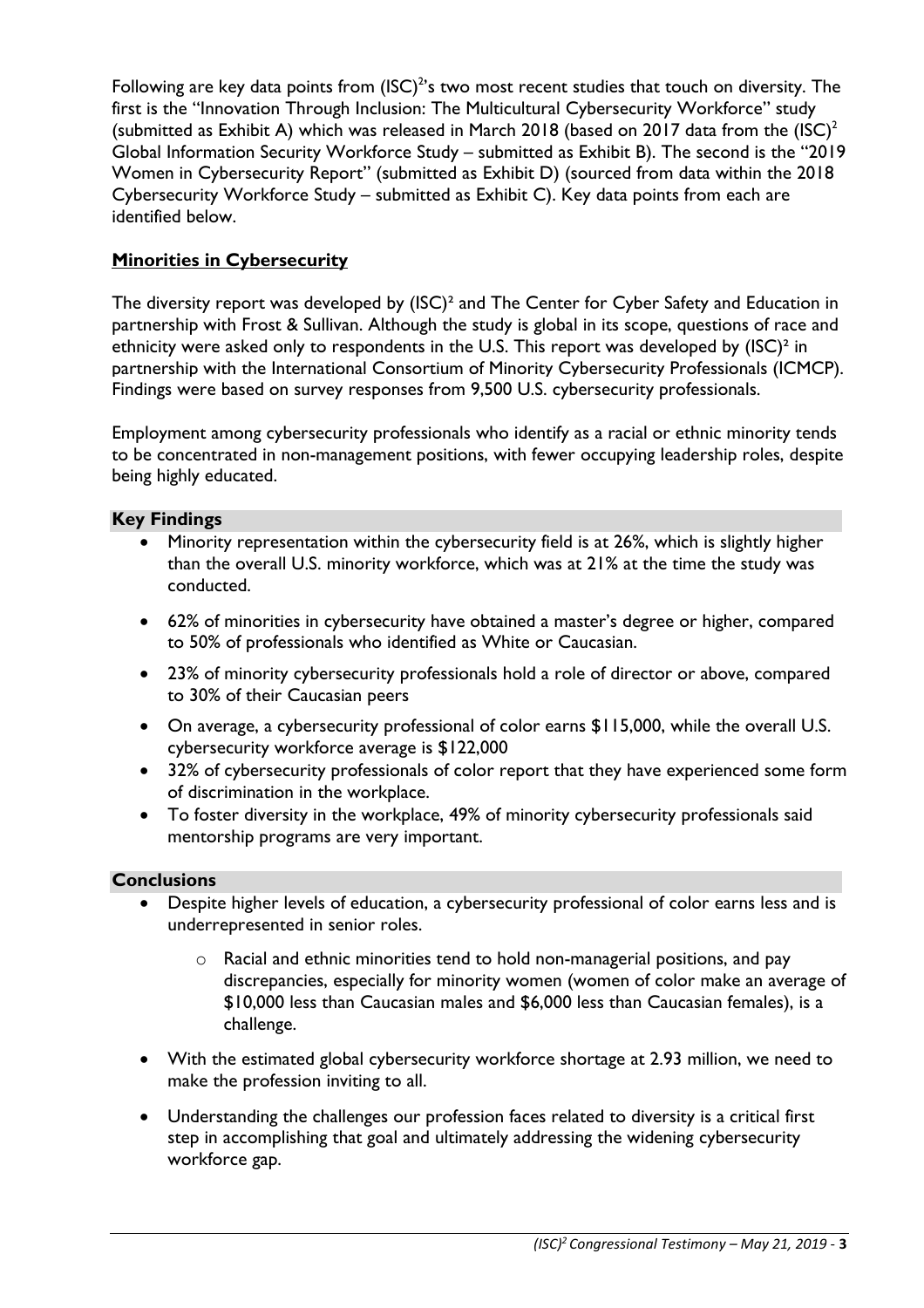- Mentorship programs and better representation in senior roles are needed to help advance minority cybersecurity professionals.
- Companies with more diverse workplaces perform better financially. (Data from McKinsey and Company report titled: "Is There a Payoff from Top-Team Diversity?")

## **Key Takeaway**

 Under-participation in cybersecurity by large segments of our potential workforce represents a loss of opportunity for individuals and a loss of creativity in solving the problems we face in the field. Not only is this an issue of inequity, it is a threat to our global economic viability as a nation. The major opportunities as we see them are a stronger focus on equal pay for minorities in cybersecurity, more advancement and leadership opportunities for deserving professionals and formalized mentorship programs to help unearth untapped potential and hidden talents.

# **Women in Cybersecurity**

On Tuesday, April 2, 2019,  $(\mathsf{ISC})^2$ issued its 2019 Women in Cybersecurity Report (sourced from data within the 2018 Cybersecurity Workforce Study). The headline finding from the report was that women make up an estimated 24% of the global cybersecurity workforce.

It's important to understand where this number came from. The figure is derived from the Workforce Study, which was actually fielded twice within the 2018 calendar year in order to confirm the relative accuracy and integrity of the data. Both waves of research produced the same statistically valid results.

Last year's global Workforce Study was a departure from the way past studies have been fielded and the way the workforce gap had been calculated previously, and that's what has led to a seeming increase of women in the field from 11% to 24% over the two year period since we released our last Women in Cybersecurity report. As such, we do not make the claim that there has been a 13% *increase* over a two-year period, but we feel that our new methodology (explained in the section below) provides a more accurate picture than ever before of the true make-up of the workforce.

IMPORTANT: We did not address the issue of discrimination against women in this report, so we don't have data to share. While it is an important topic of discussion in our industry, this particular report does not address it specifically and we focused on the demographic of professionals in the workforce as opposed to the hurdles they face.

### **Methodology**

Past (ISC)<sup>2</sup> research had estimated the percentage of women working in cybersecurity at 11%, but with a change to research [methodology](https://blog.isc2.org/isc2_blog/2018/10/workforce-study-methodology-and-defining-the-gap.html) – including surveying IT/ICT professionals who spend at least 25% of their time on security activities – that number is now believed to be 24%. Results presented in the report are extracted from a study conducted by (ISC)<sup>2</sup> and [Spiceworks](https://www.isc2.org/Workforce-Study) in [August](https://www.isc2.org/Workforce-Study) 2018. The sample structure was carefully designed to obtain feedback from a diverse group of professionals working in cybersecurity roles and the survey measured various aspects of working in the cybersecurity field including workforce staffing shortages, education and skills needed to do the job, and challenges faced in the profession. 1,452 individuals from North America, Latin America, and Asia-Pacific participated in the survey. The margin of error for this research is plus or minus 3% at a 95% confidence level.

Below are the three key messages that rise to the surface related to the report. Following those, some notes on other relevant data points that may be of interest.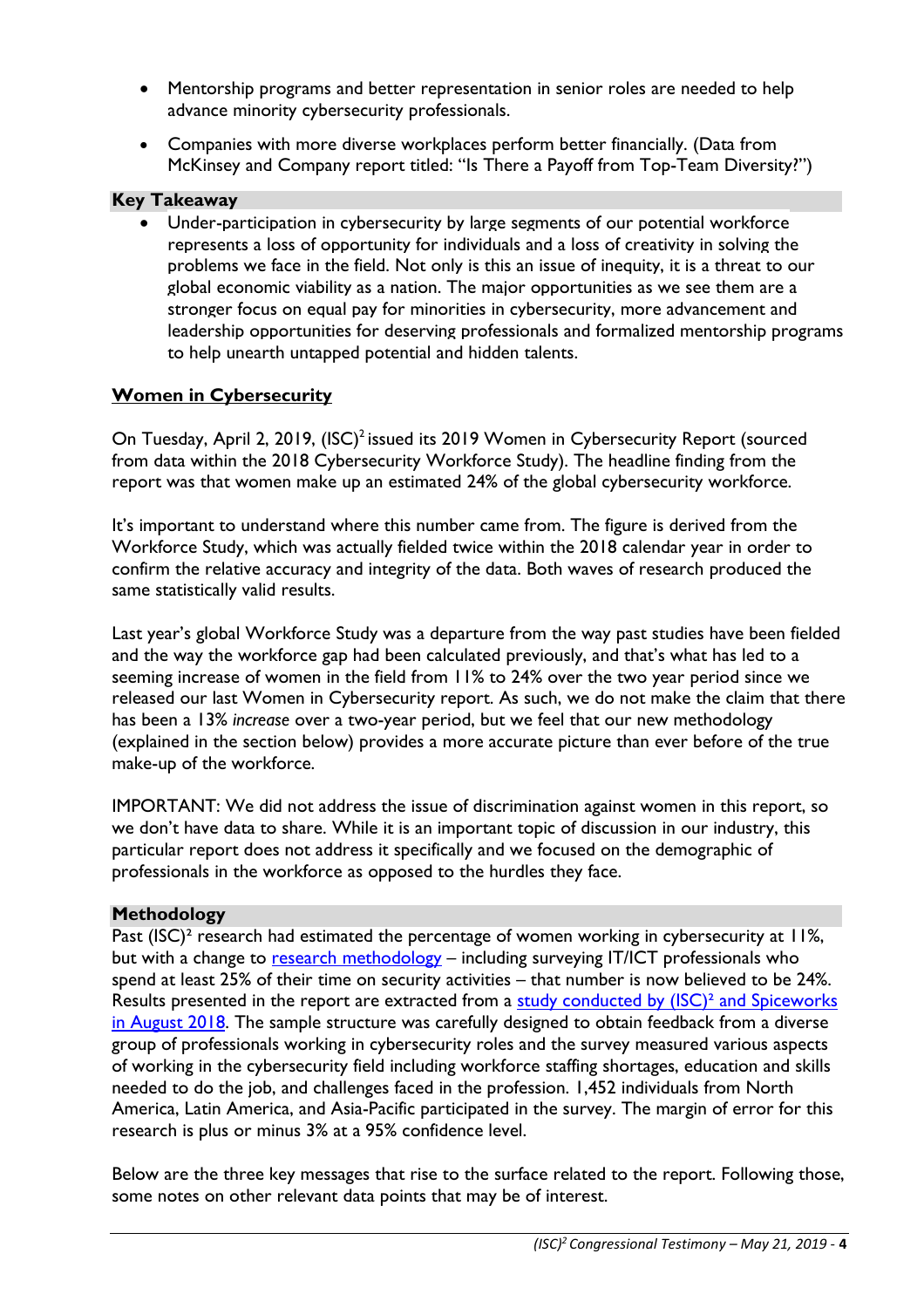## **Key Findings**

### *1) Today's figure reflects more women in cybersecurity than previously estimated*

 $\circ$  24% of the overall cybersecurity workforce is female. Recruiting from traditionally overlooked demographics will be a huge part of closing the current global talent gap of 2.93M. We need more women and more young talent to join us, as well as individuals who want to transfer other skills into a career in cybersecurity; and we need to show them why and how they should do so.

#### *2) These women are younger, highly-educated and moving into leadership roles*

- $\circ$  45% of women surveyed are millennials, compared to just 33% of men. This will radically alter the gender balance in the cybersecurity profession in the next decade, as the Baby Boomer generation continues to retire in larger numbers.
- o Women also bring higher levels of education to cybersecurity. More women (52%) in the survey hold a post-graduate degree than their male counterparts  $(44%)$ .
- o Women in the field are advancing to leadership positions. Higher percentages of women than men are attaining senior leadership and decision-making positions.
	- Chief Technology Officer  $-7\%$  of women vs. 2% of men
	- Vice President of IT 9% of women vs. 5% of men
	- IT Director 18% of women vs. 14% of men
	- C-level/Executive 28% of women vs. 19% of men

#### *3) There are still challenges to face, including pay inequity*

 $\circ$  17% of women globally reported annual salaries between \$50,000 – \$90,000, as compared to 29% of men, and 15% of women earn between \$100,000 – \$499,999, while 20% of men earn at least that much.

#### **Other key data points to be aware of:**

- Women and men have pretty much the same workplace values, priorities and aspirations. Both place a similar level of importance on salary and working close to home and use the same skills at work.
- The report indicates that men and women share a lot of the same concerns about their roles, including lack of commitment from upper management, the reputation of their organization, risk of seeing their job outsourced, lack of work/life balance, the threat of artificial intelligence (AI) reducing the need for cybersecurity workers and a lack of standardized cybersecurity terminology to effectively communicate within their organizations.

#### **Key Takeaway**

 Although we now see women making up nearly one-quarter of the cybersecurity workforce, we need more gender balance in order to strengthen our national and global cybersecurity readiness. The opportunities that exist revolve around making cybersecurity a more attractive career path for women. This could be supported by enforcement of equal pay between genders and the creation of more programs that expose young women to technical skills earlier in their educational lives.

In terms of breaking down the roles in which women participate in cybersecurity (hence the jump from 11% to 24%), it is difficult to draw any hard and fast conclusions and this is a pretty nuanced point, but I think the first attachment to this email is a good way to look at the differences. You can see that men disproportionately outnumber women in the roles of Security